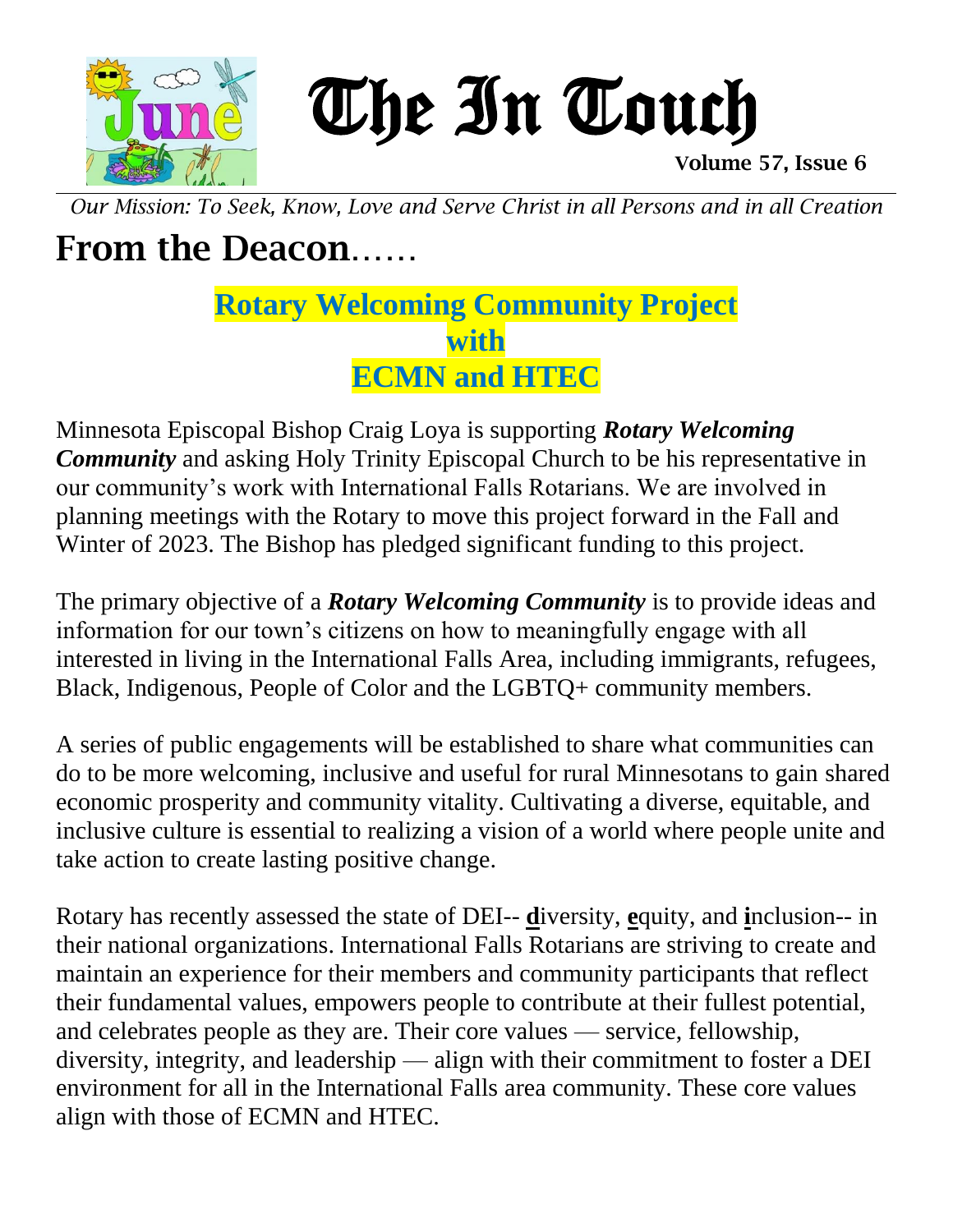Welcoming Community will further integrate DEI into all aspects of our culture, including welcoming more diverse members, building a more inclusive culture, and providing more equitable opportunities. The project is expected to model this behavior so that community members can recognize the effects their words and actions have on others.

A hope is that the community will more fully conduct itself in order to create and maintain collaborative, positive, and healthy environments--to use respectful language, be supportive, foster a welcoming and inclusive environment, celebrate diversity, know how to report discrimination or harassment so incidents do not go unreported and some inappropriate behavior incurs no consequences. HTEC and ECMN are making a significant outreach in our community through this project.

**A Prayer for Success.** Holy Spirit guide us to be followers of Jesus not for what we can get, but for what we have been gifted to give. Lead us to be consistent followers and have a faith so rooted in Jesus that we would not miss opportunities to thrive and flourish by speaking up in life's most problematic circumstances. Amen.





Submitted by Venerable Archdeacon *Lee Grim*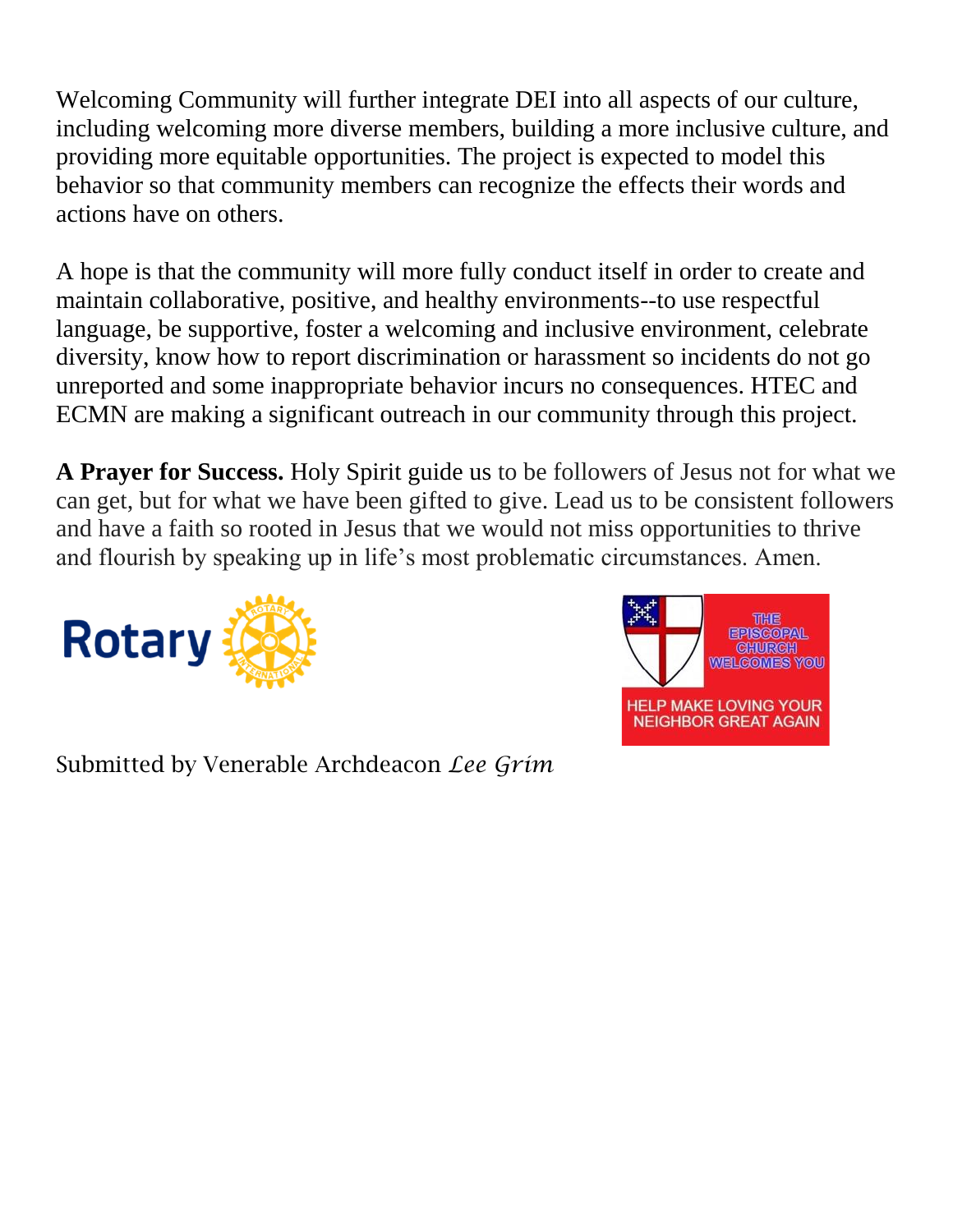

## *Watch Holy Trinity Services Livestream*

*Service bulletin is on our website: www.ifhtec.org On Facebook: Sundays @ 10:00 am*

*~~~~~~~~~~~~~~~~~~~~*

## *Servants of Shelter Fund Raiser Sale @ The Philosopher's Club (across from Northern Lumber) Thursday June 16th 8:00am - 6:00pm*

*Donation Day is Wed. June 15th 9:00am – 4:00pm WE WELCOME ALL GOOD DONATIONS (No books or Clothes Please)*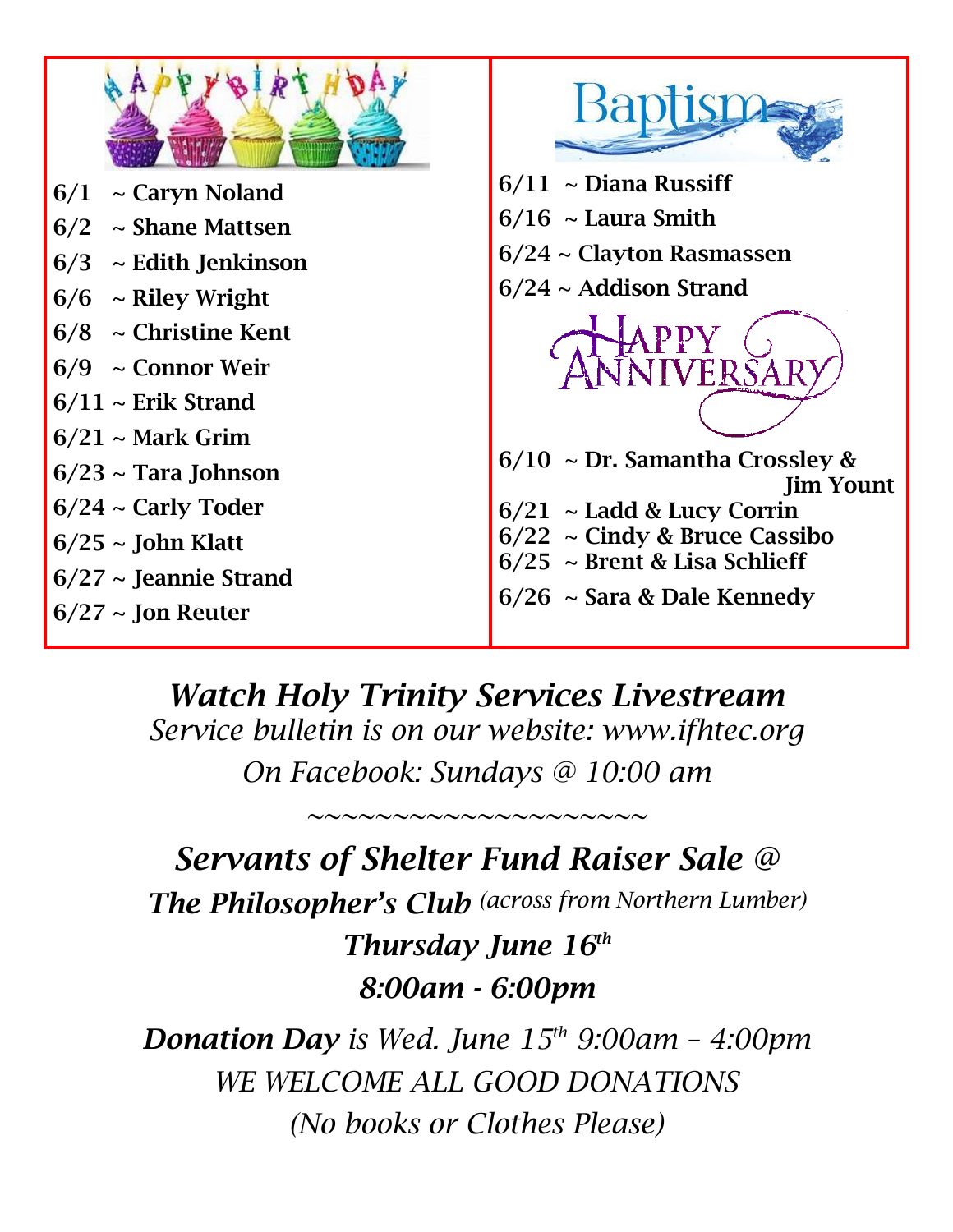## June '22 Sunday Service Lay Responsibilities

| <b>Dates</b>                                                                        | <b>Celebrants</b>                                                               | <b>Acolytes</b>                                 | <b>Lectors &amp; Lessons</b>                | <b>Greeters</b> |
|-------------------------------------------------------------------------------------|---------------------------------------------------------------------------------|-------------------------------------------------|---------------------------------------------|-----------------|
| 5<br><b>Holy Eucharist</b><br>$10:00$ am<br><b>Pentecost</b>                        | Rev. Dr. Samantha<br>Crossley<br>Deacons: Lee Grim or<br><b>Melanie Mattsen</b> | Lee Grim<br><b>Or</b><br><b>Melanie Mattsen</b> | Gavia Yount or<br>Linnaea Yount<br>Lee Grim |                 |
| 12<br><b>Holy Eucharist</b><br>$10:00$ am<br><b>Trinity Sunday</b>                  | Rev. Dr. Samantha<br>Crossley<br>Deacons: Lee Grim or<br><b>Melanie Mattsen</b> | Lee Grim<br><b>Or</b><br><b>Melanie Mattsen</b> | Gavia Yount or<br>Linnaea Yount<br>Lee Grim |                 |
| 19<br><b>Holy Eucharist</b><br>$10:00$ am<br>2 <sup>nd</sup> Sunday after Pentecost | Rev. Dr. Samantha<br>Crossley<br>Deacons: Lee Grim or<br><b>Melanie Mattsen</b> | Lee Grim<br><b>Or</b><br><b>Melanie Mattsen</b> | Gavia Yount or<br>Linnaea Yount<br>Lee Grim |                 |
| 26<br><b>Holy Eucharist</b><br>$10:00$ am<br>3 <sup>rd</sup> Sunday after Pentecost | Rev. Dr. Samantha<br>Crossley<br>Deacon: Lee Grim or<br><b>Melanie Mattsen</b>  | Lee Grim<br><b>Or</b><br><b>Melanie Mattsen</b> | Gavia Yount or<br>Linnaea Yount<br>Lee Grim |                 |
|                                                                                     |                                                                                 |                                                 |                                             |                 |